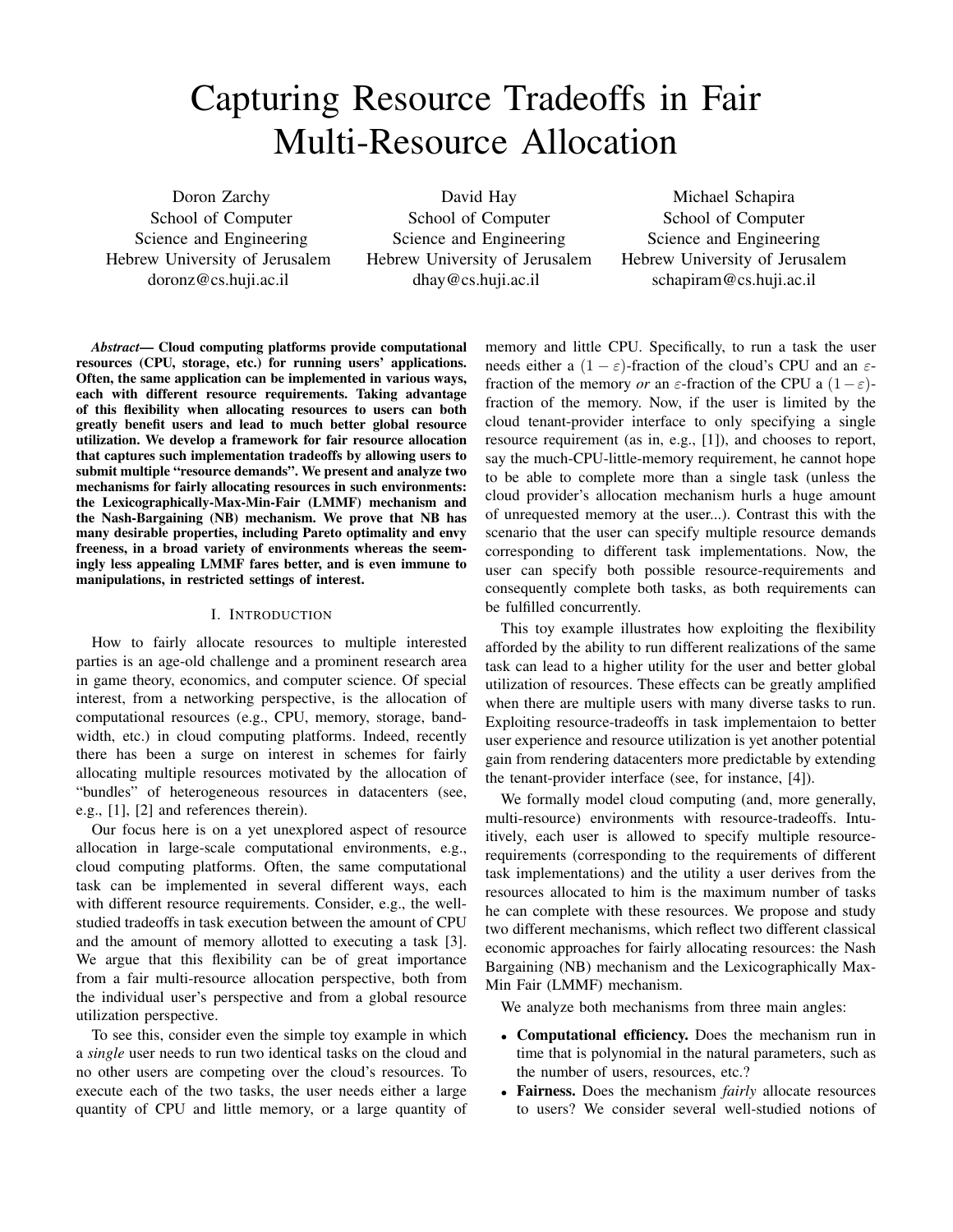fairness: Pareto optimality, envy-freeness, and max-min fairness.

• Incentive compatibility. Are users incentivized to report their true resource requirements to the mechanism, or can a user gain from "lying"?

We analyze NB and LMMF in two opposite environments: (1) when no restrictions whatsoever are imposed on users' resource demands; and (2) when resource-tradeoffs are linear, i.e., when the total amount of resources needed to execute a task is constant, but different combinations of resources are possible (as in the above toy example). We present both positive and negative results for many different desiderata (including computational efficiency, Pareto optimality, envy freeness, sharing incentive, strategyproofness, and more). Our results establish that while NB provides significant benefits in general, LMMF is more appealing when resource-tradeoffs are linear. We view our contributions as the first step in the exploration of how resource-tradeoffs can be leveraged to improve cloud computing platforms. Analyzing other mechanisms and exploring other restrictions on resource-tradeoffs are left as two important directions for future research.

## II. MODEL AND DESIDERATA

#### *A. Model*

Users, resources, and resource-demands. A cloud computing environment provides a pool of  $k$  computational resources,  $R = \{1, \ldots, k\}$ . Let  $C_r$  denote the available quantity of resource r. A set  $N = \{1, ..., n\}$  of users shares the cloud's resource pool. Each user  $j \in N$  has a task to perform that can be implemented in  $M_j$  different ways. The resource requirements for j's task are thus captured by a set of  $M_i$ *resource-demands*  $D_j = \{d_{j1},...,d_{jM_j}\}$ , where each element in  $D_j$  is a k-dimensional *demand vector*  $d_{jm}$  that specifies the quantity of each of the  $k$  resource required for the  $m$ 'th implementation of the task. E.g., if the set of resources consists of CPU and memory only, an implementation that requires 1 unit of CPU and 3 units of memory is represented by the demand vector (1,3). Let  $d_{jm}^r$  denote the r'th resource in demand vector  $d_{im}$ .

Utility functions. Each user j has a *utility function* (or utility, in short)  $u_i$  such that, for every vector of resource quantities  $X = (X_1, \ldots, X_k), u_j(X)$  specifies the utility user j derives from being allocated these quantities. Our focus here is on the natural "maximum packing" utility function, which captures the number of tasks the user can execute with its allocated resources. Before formally presenting this utility function, consider the example in Figure 1). User 1 has demands  $D_1 =$  $\{(1, 2, 1), (0, 1, 3), (2, 0, 2)\}.$  Suppose that 1 is allocated the vector of resource quantities  $X = (11, 11, 13)$ . Then, user 1's utility is 8.5 as this is the maximum amount of tasks user 1 can complete with these resource quantities, computed as follows:  $5 \times (1, 2, 1) + 1 \times (0, 1, 3) + 2.5 \times (2, 0, 2) \leq (11, 11, 13).$ To put this formally, if user j is allocated resources  $X =$   $(X_1, ..., X_k)$ ,  $u_i(X)$  is the solution to the following linear program:

$$
u_j(X) = \max_{m=1}^{M_j} \sum_{m=1}^{M_j} \alpha_m
$$
  
subject to 
$$
\sum_{m=1}^{M_j} \alpha_m d_{jm} \le X
$$

$$
\alpha_m \ge 0 \quad \forall m \in [M_j]
$$



Fig. 1. Consider a resouce pool of (11, 11, 13) and a user with three demand vectors  $d_{11} = (1, 2, 1), d_{12} = (0, 1, 3),$  and  $d_{13} = (2, 0, 2)$ . The optimal "packing" of the user's demands in this resource pool is  $5 \times (1, 2, 1) + 1 \times$  $(0, 1, 3) + 2.5 \times (2, 0, 2) \le (11, 11, 13)$ , thus yielding a utility of 8.5, as described above.

Mechanisms. The cloud allocates resources to the users by receiving as input users' resource-demands and then running some resource-allocation *mechanism* to compute the quantity of each resource allocated to each user. All computed allocations must be *feasible*, in the sense that the overall quantities of resources allocated cannot exceed the total amount of resources in the cloud's resource pool. Thus, a mechanism takes as input  $D_j = \{d_{j1},...,d_{jM_j}\}\$  from each user j and allocates, to each user  $j$ , a vector of resource quantities  $X_j = (X_{j1}, \ldots, X_{jk})$  such that for every resource  $r \in [k]$ ,  $\sum_{j\in N} X_{jr} \leq C_r.$ 

#### *B. Desiderata*

We are interested in mechanisms that are (1) computationally-efficient; (2) fair; and (3) incentives. While computational efficiency simply means that the mechanism must run in time that is polynomial in the input parameters—the number of resources  $k$ , the number of users  $n$ , and the size of each user j's set of resource demands  $D_i$ —fairness and incentives require further explanation.

Fairness. We present below three well-studied notions of fairness from economic theory:

• Pareto-Optimality (PO): A mechanism is PO if the allocation it outputs is such that in no other allocation does some user have strictly higher utility unless some other user has strictly lower utility, i.e., if the mechanism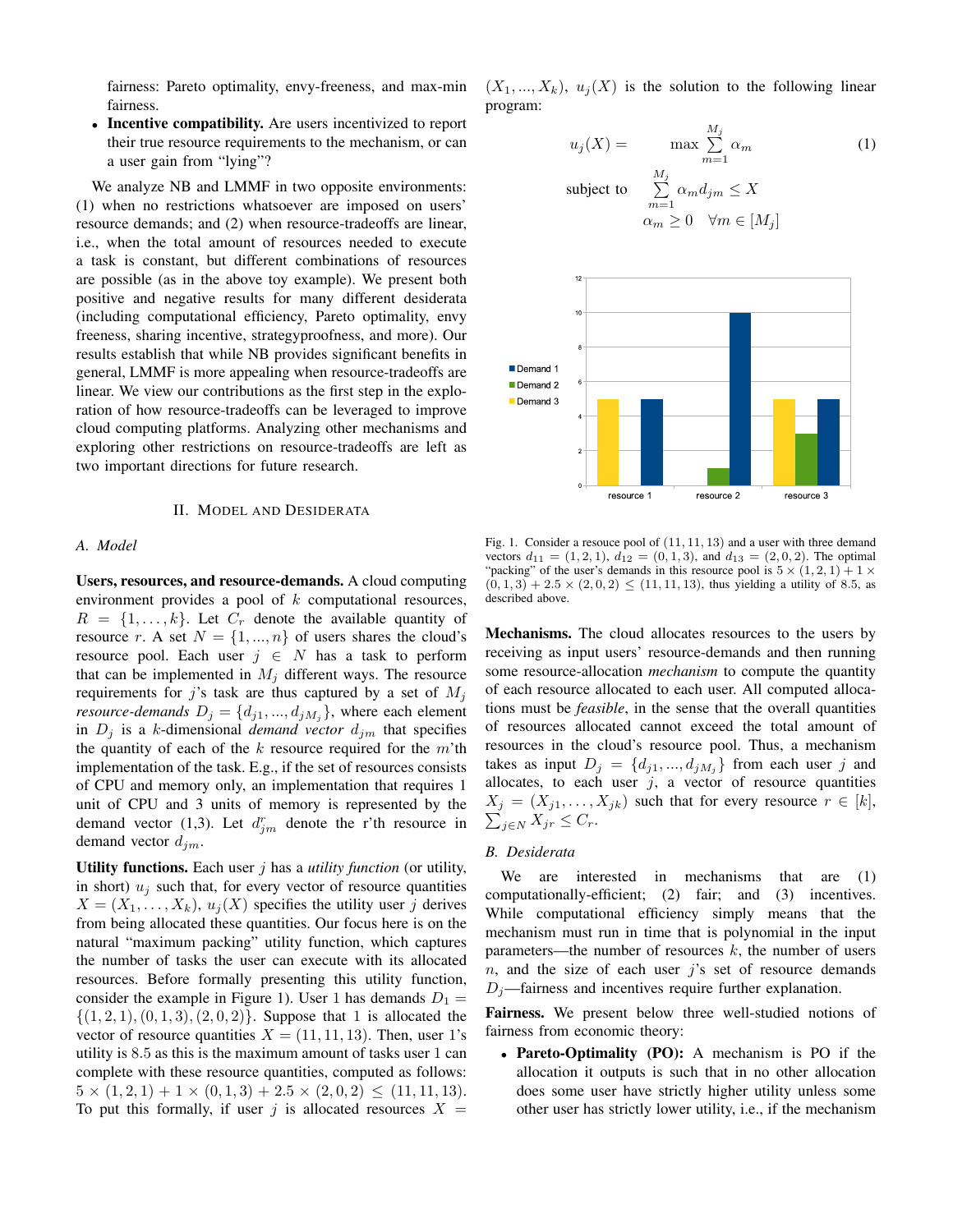returns allocation  $Y = (Y_1, \ldots, Y_n)$  then in any feasible allocation  $X = (X_1, \ldots, X_n)$ , if  $u_i(X_i) > u_i(Y_i)$  for some user  $i \in N$  then  $u_i(X_i) < u_i(Y_i)$  for some other user  $i \in N$ .

- Envy-Freeness (EF): A mechanism is EF if it returns allocation  $Y = (Y_1, \ldots, Y_n)$  such that no user strictly prefers another user's assigned resources to its own, i.e., for every pair of users  $i, j \in N$ ,  $u_i(Y_i) > u_i(Y_i)$ .
- Max-Min Fairness (MMF): A mechanism is MMF if it maximizes the utility of the "least happy" user, i.e., it outputs the allocation  $Y = (Y_1, \ldots, Y_n)$  for which the value  $\min_{i \in N} u_i(Y_i)$  is maximized.

Incentives We next present two important concepts: strategyproofness and sharing-incentive.

- Strategyproofness (SP): A mechanism is SP if no user can benefit by misreporting his resource-demands regardless of other users' reports, i.e., for each user  $i \in N$ , and for every possible report of resource-demands  $D_j$  by every user  $j \neq i$ , if  $Y_i$  is the set of resources allocated to  $i$  when  $i$  reports his true resource demands  $D_i$ ,  $u_i(Y_i) \geq u_i(X)$  for every set of resources X that i can be allocated by reporting different resource-demands. We point out that some of our positive results actually apply to the stronger notion of "group-strategyproofness" (see, e.g., [5]).
- Sharing-Incentive (SI): A mechanism is SI if each user (weakly) prefers the mechanism's allocation to getting a fraction of  $\frac{1}{n}$  of each of the resources (his arguably "fair share"), i.e., for every user  $j \in N$ ,  $u_j(Y_j) \ge u_j(\frac{1}{n}, ..., \frac{1}{n})$ , where  $Y_j$  specifies the resource quantities assigned to user  $j$  in the mechanism's outputted allocation.

#### III. TWO MECHANISMS

We now describe two mechanisms for fairly allocating resources: the Lexicographically Max-Min Fair (LMMF) mechanism and the Nash Bargaining (NB) mechanism. These two mechanisms reflect two different economic approaches to resource allocation and have previously been studied in other contexts (e.g., when each user has a single demand vector). See Section VII for an exposition of related work.

## *A. The LMMF mechanism*

We first present the Max-Min fair (MMF) mechanism, which allocates resources so as to maximize the utility of the "poorest" user (i.e., the user who can complete the lowest number of tasks). To illustrate this, consider the following examples:

**Example 1.** A resource pool of  $C = (6, 6, 6)$  and two *users with demands*  $D_1 = \{(2,3,0), (0,0,2)\}$  *and*  $D_2 =$  $\{(2, 0, 1), (0, 3, 0)\}.$ 

**Example 2.** A resource pool of  $C = (1, 1, 1)$  and two user *with single demand vector each,*  $D_1 = \{(1,0,0)\}$  *and*  $D_2 =$  $\{(0, \frac{1}{2}, \frac{1}{2})\}.$ 

In the scenario described in Example 1, MMF returns the allocation  $Y_1 = (2, 3, 4)$  and  $Y_2 = (4, 3, 2)$ . Observe that the



Fig. 2. Max-min fair allocation in Example 1. User 1 gets utility of 3 as it can complete 3 tasks as follows:  $1 \times (2, 3, 0) + 2 \times (0, 0, 2)$ . User 2 gets utility of 3 as well as it can also complete 3 tasks as follows:  $2 \times (2, 0, 1) + 1 \times (0, 3, 0)$ .



Fig. 3. Example 2. On the right-hand side is a MMF allocation. On the left-hand side is a LMMF allocation.

utility of both users is then 3 (user 1 can "pack"  $1 \times (2, 3, 0)$  +  $2\times(0, 0, 2)$  in his allocated bundle of resources, whereas user 2 can pack  $2 \times (2, 0, 1) + 1 \times (0, 3, 0)$ ). See Figure 2.

However, MMF can sometimes be suboptimal, in the sense that available resources that may benefit users might not be allocated. For instance, in example 2, a possible MMF allocation is  $Y_1 = (1, 0, 0), Y_2 = (0, \frac{1}{2}, \frac{1}{2})$ . Observe that this allocation is indeed MMF as under any feasible allocation user 1 cannot hope to achieve utility greater than 1. Hence, any allocation under which user 1's utility is 1 and user 2's utility is at least 1 is MMF. However, this allocation is not Pareto optimal, as doubling user 2's resources will increase his utility without harming user 1. This is where *lexicographic* max-min fairness (LMMF) comes in.

To overcome the suboptimality of MMF, LMMF also maximizes the utility of the "poorest" user but, amongst all such allocations, selects the one that maximizes the utility of the second poorest user, and so on. In Example 1, LMMF returns the exact same allocation as MMF. However, in Example 2, LMMF outputs the allocation  $Y_1 = (1, 0, 0)$  and  $Y_2 = (0, 1, 1)$ , which is indeed Pareto optimal. See Figure 3. Th We are now ready to formally define MMF and LMMF.

The Max-Min Fair (MMF) mechanism. Given a resource pool  $C = (C_1, \ldots, C_k)$  and users' resource demands, MMF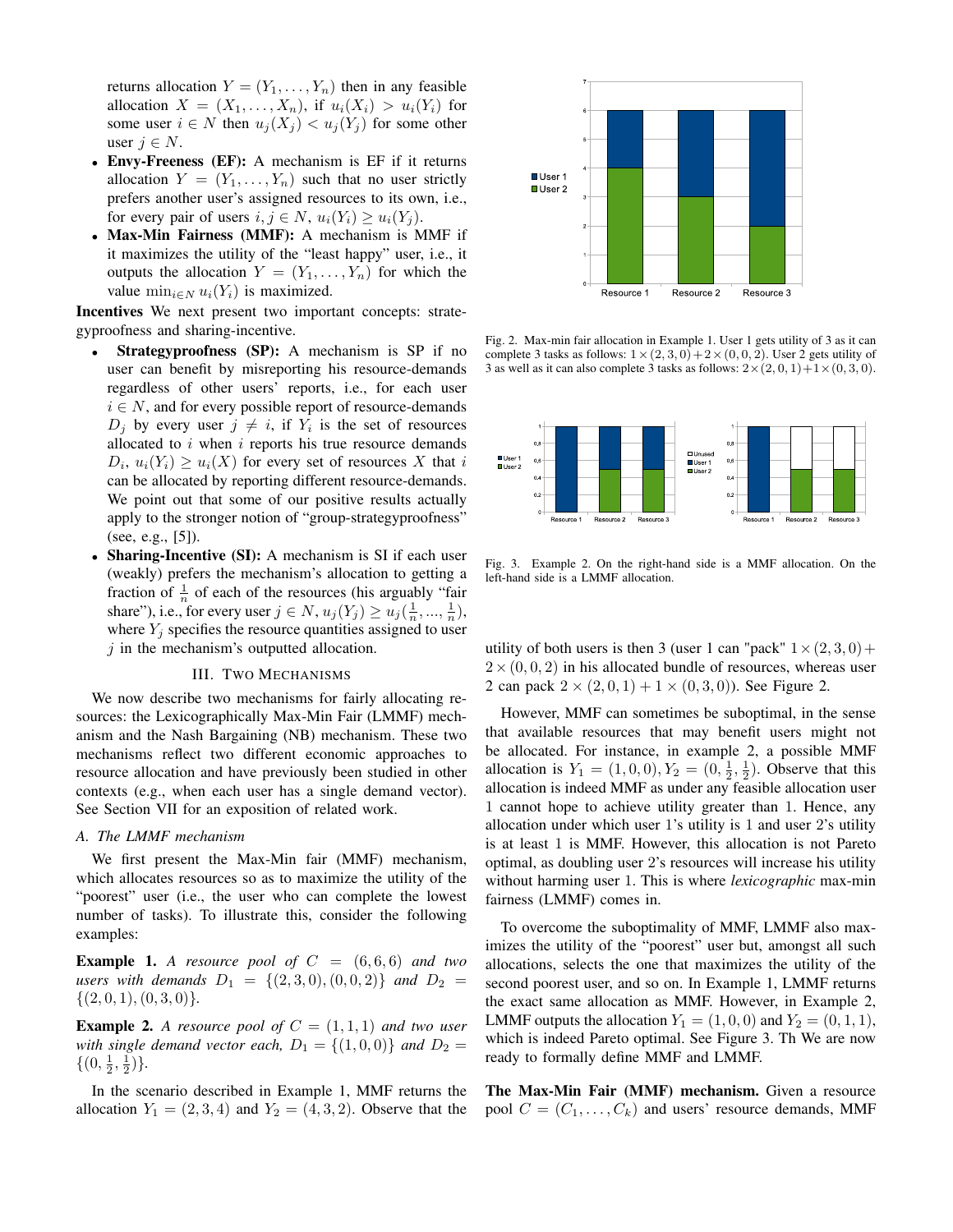finds an allocation  $Y = (Y_1, ..., Y_n)$ ,

$$
\begin{array}{ll}\n\text{Maximize} & t & \text{(2)} \\
\text{Subject to} & u_j(Y_j) \ge t \quad \forall j \in N \\
& \sum_{j \in N} Y_j \le C\n\end{array}
$$

The Lexicographically Max-Min Fair (LMMF) mechanism. To formally present the LMMF mechanism we require the following terminology and notation. For a given allocation  $Y = (Y_1, \ldots, Y_n)$ , let  $\langle Y \rangle$  denote the vector that contains the *n* elements in  $\{u_1(Y_1), \ldots, u_n(Y_n)\}$  sorted in non-decreasing order, i.e.,  $u_{i_1}(Y_{i_1}) \leq u_{i_2}(Y_{i_2}) \leq \ldots u_{i_n}(Y_{i_n})$ . An allocation Y is *lexicographically greater* than another allocation Y', denoted by  $\langle Y \rangle \succeq \langle Y' \rangle$ , if the first non zero component of  $(\langle Y \rangle - \langle Y' \rangle)$  is positive. An allocation vector Y is lexicographically no less than Y', denoted by  $\langle Y \rangle \succeq \langle Y' \rangle$ , if  $(\langle Y \rangle - \langle Y' \rangle) = 0$ , or the first non-zero component of  $(\langle Y \rangle - \langle Y' \rangle)$  is positive. We are now ready to define lexicographic max-min fairness.

**Definition 1.** An allocation  $Y$  is lexicographically max-min fair if  $\langle Y \rangle \succeq \langle Y' \rangle$  for every feasible allocation Y'.

The LMMF mechanism outputs, for every input sets of resource-demands, a lexicographically max-min allocation. We now explain how this computation is executed. We prove that the computation indeed terminates in polynomial time and outputs a lexicographically max-min fair allocation in Section IV.

LMMF proceeds in iterations:

Iteration 1: LMMF solves a linear program to compute the maximum value  $a_1$  such that in some feasible allocation  $Y =$  $(Y_1, \ldots, Y_n)$  the utility of each and every user is *exactly*  $a_1$ <sup>1</sup>. LMMF then checks, for every user, whether his utility in Y cannot be increased without decreasing the utility of other users. All such users are placed in the set  $p_1$ .

Iteration 2: LMMF solves a linear program to compute the maximum value  $a_2$  such that in some feasible allocation  $Y =$  $(Y_1, \ldots, Y_n)$  the utility of each user in  $p_1$  is exactly  $a_1$  and the utility of all other users is exactly  $a_2$ . LMMF then checks, for every user not in  $p_1$ , whether his utility in Y cannot be increased without decreasing the utility of users in  $p_1$ . All such users are placed in the set  $p_2$ .

**Iteration t=3,4,...:** Similarly, LMMF solves a linear program to compute the maximum value  $a_t$  such that in some feasible allocation  $Y = (Y_1, \ldots, Y_n)$  the utility of each user in  $p_i$  for all  $i < t$  is exactly  $a_i$  and the utility of all other users is exactly  $a_t$ . LMMF then checks, for every user not in  $p_i$  for  $i < t$ , whether his utility in Y cannot be increased without decreasing the utility of users in  $p_i$  for  $i < t$ . All such users are placed in the set  $p_t$ .

This continues until all users are placed in some  $p_t$  set, at which point LMMF outputs the allocation Y computed at the last iteration.

To see how LMMF works in a concrete scenario, consider resource pool  $C = (1, 1, 1, 1)$  and three users with demands  $D_1 = \{(\frac{1}{2}, \frac{1}{2}, 0, 0)\}, D_2 = \{(0, \frac{1}{2}, \frac{1}{2}, 0)\}, \text{ and}$  $D_3 = \{(\frac{1}{2}, 0, \frac{1}{2}, 0), (0, 0, 0, 1)\}.$  At the first iteration, LMMF solves a linear program to compute  $a_1 = 1$ , as all users can achieve utility of 1, e.g., in the feasible allocation  $Y =$  $((\frac{1}{2}, \frac{1}{2}, 0, 0), (0, \frac{1}{2}, \frac{1}{2}, 0), (0, 0, 0, 1))$  where users 1 and 2 are each allocated precisely their demand vectors and user 3 is allocated his second demand vector. As users 1 and 2 cannot attain utility higher than  $1$  in  $Y$  (as the second resource is fully utilized) LMMF creates the set  $p_1 = \{1, 2\}$ . In the next iteration, LMMF solves another linear program to compute  $a_2 = 2$ . Indeed, consider the allocation resulting from allocating users 1 and 2 the exact same resources as in  $Y$  and adding  $(\frac{1}{2}, 0, \frac{1}{2}, 0)$  to 3's allocated resources in Y. Observe that again users 1 and 2 have a utility of 1, but now user 3's utility is 2 (= $a_2$ ). User 3 is now placed in the set  $p_2$ . As all users are now placed in either  $p_1$  or  $p_2$ , LMMF terminates and outputs this allocation.

#### *B. Nash Bargaining Mechanism*

Consider a scenario in which each user initially has an "endowment" of a  $\frac{1}{n}$ " th fraction of each resource. Suppose that there are only two resources, each of quantity 1, and two users, 1 and 2, with demands  $D_1 = \{(1,0)\}\$ and  $D_2 = \{(0,1)\}\$ . Clearly, the users' initial endowments of  $(\frac{1}{2}, \frac{1}{2})$  are not Pareto optimal, in the sense that both users are better off if the entire first resource is allocated to user 1 and the entire second resource is allocated to user 2. Much research in game theory and economics studies how different strategic agents should cooperate when non-cooperation leads to Pareto suboptimal results. The Nash Bargaining (NB) mechanism implements one solution to this problem, given by John Nash [6].

Intuitively, NB allocates resources so as to maximize the product of all users' utilities. Consider, for instance, a resource pool of  $(8, 8)$  and two users with demands  $D_1 =$  $\{(5, 1), (2, 2)\}\$  and  $D_2 = \{(1, 4), (2, 2)\}\$ . The allocation that maximizes the product of utilities is allocating  $(4, 4)$  to each user, as in this scenario each user has a utility of 2 (as two tasks can be executed by each user) and the product gives  $2 \cdot 2 = 4$ (and it can be verified that no other allocation leads to a higher value). Formally, NB outputs the allocation  $Y = (Y_1, ..., Y_n)$ such that

$$
\max \prod_{j \in N} u_j(Y_j) \tag{3}
$$

$$
\sum_{j \in N} Y_j \le C \tag{4}
$$

where  $C = (C_1, \ldots, C_n)$ .

#### IV. RESULTS FOR UNRESTRICTED DEMANDS

We now explore the guarantees of the two mechanisms presented in Section III for general resource demands, i.e.,

<sup>&</sup>lt;sup>1</sup>We point out that this can indeed be formulated as a linear program (for the interest of brevity, the formulation is deferred to the full paper.)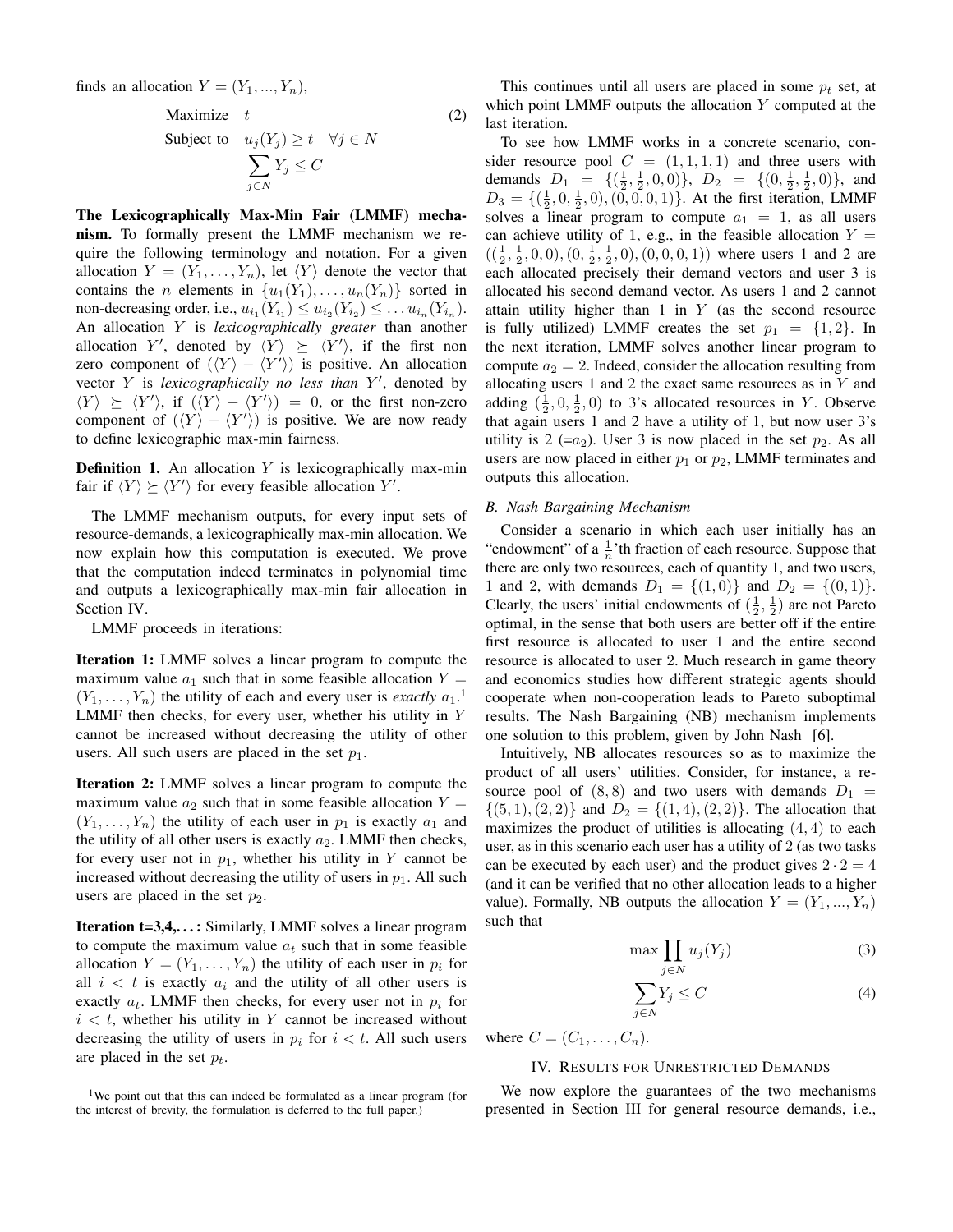when no restrictions whatsoever are imposed on users' resource demands. We consider the three main criteria presented in Section II: computational efficiency, fairness, and incentive compatibility. We then discuss the other desiderata presented in Section II: non-wastefulness and sharing incentive. The following table summarizes our results for general demands.

|             | ЕF | SI | PO - | <b>LMMF</b> | SP |
|-------------|----|----|------|-------------|----|
| <b>LMME</b> |    |    |      |             |    |
|             |    |    |      |             |    |

 $(CE = computationally efficient, EF = envy free, SI = shar$ ing incentive, PO = Pareto optimal, LMMF = lexicographically max-min fair,  $SP = \text{strategyproof}$ 

## *A. Computational Efficiency*

LMMF. Simple arguments (omitted) show that LMMF (which repeatedly solves linear programs) is computationally efficient

#### Proposition 1. *LMMF is computationally efficient*

NB. Recall that NB computes the allocation that maximizes the product of user's utilities. We show (proof is deferred to the full version) that this can be formulated as convex optimization and is thus computationally efficient.

## Proposition 2. *NB is computationally efficient*

#### *B. Fairness*

LMMF. We first analyze the fairness properties of LMMF. The first step is proving that LMMF indeed computes a lexicographically max-min fair allocation. We then observe that LMMF is Pareto optimal and prove that it is not, however, envy free.

The nontrivial proof that the LMMF mechanism, as defined in Section III, indeed computes a lexicographically max-min fair allocation, follows from a combination of lemmas.

**Claim 1.** *For any two feasible allocations*  $Y, Y'$  *and*  $\gamma \in [0, 1]$ *, the allocation*  $\hat{Y} = (\gamma Y_j + (1 - \gamma)Y'_j)$  *is feasible.* 

We now claim that the function  $u_j(\gamma Y_j + (1 - \gamma)Y_j')$ is concave in  $\gamma \in [0,1]$  (formal proof is deferred to the full version). The intuition behind is that if  $j$  obtains the allocation  $\gamma Y_j + (1 - \gamma)Y'_j$  then it can always gain the utility of  $\gamma u_j(X) + (1 - \gamma) u_j(X')$  by using the support demand vectors (the vectors that are used for computing the utility) of  $u_j(Y_j)$ and  $u_j(Y'_j)$  in the right proportions.

**Lemma 1.** For every  $j \in N$ , two resource vectors X and *X'*, and  $\gamma \in [0,1]$ ,  $u_j(\gamma X_j + (1 - \gamma)X'_j) \ge \gamma u_j(X) + (1 - \gamma)U''(t)$  $\gamma$ ) $u_j(X')$ .

We also give the following lemma (proof is deferred to the full version)

**Lemma 2.** *For every*  $j \in N$  *and two resource vectors* X *and X'*, the function  $f_j(\gamma) = u_j(\gamma X + (1 - \gamma)X')$  *is continuous for all*  $\gamma \in [0, 1]$ *.* 

We now introduce the notion of a "*pivot* user".

**Definition 2.** Given two allocation Y and Y', a pivot user of allocation Y with respect to  $Y'$  is the user with the lowest utility in  $Y$  that has different utility in  $Y'$ .

To illustrate that consider two allocations of resources to 4 users, Y and Y' such that  $\langle Y \rangle = \langle 2, 3, 5, 7 \rangle$  and  $\langle Y' \rangle$  =  $\langle 1, 3, 5, 6 \rangle$ . Suppose that in  $\langle Y \rangle$  coordinates 1-4 correspond to the utilities of users  $i_1-i_4$ , respectively, whereas in  $\langle Y \rangle$  coordinate 1-4 correspond to users  $i_4, i_2, i_3$ , and  $i_1$ , respectively. Observe that in this scenario, the pivot of  $Y$  with respect to  $Y'$  is user  $i_1$ , whereas the pivot of  $Y'$  with respect to Y is user  $i_4$  (see Figure 4). In fact, there can be more than a single pivot user, e.g., if, in the previous example, the value in the second coordinate of  $\langle Y \rangle$  was changed from 3 to 2, then both user  $i_1$  and user  $i_2$  would fit the definition of a pivot user of Y with respect to Y'. Let  $\theta(Y, Y')$  denote the set of all pivot users of allocation  $Y$  with respect to  $Y'$ .

**Claim 2.** Let  $i \in \theta(Y, Y')$  and  $j \in \theta(Y', Y)$  be two pivot users. Then,  $\langle Y' \rangle \succ \langle Y \rangle$  if and only if  $u_j(Y'_j) > u_i(Y_i)$ .



Fig. 4. The two figures describes the utilities of users  $j \in N$  under allocations  $Y_j, Y_j'$ , and under the convex combination  $f_j(\gamma)$  for  $\gamma \in [0, 1]$ . Lemmas 1,2 state that  $f_j(\gamma)$  is continuous and concave. In the left figure there are users  $i_1, i_2, i_3, i_4$ . The pivot users are  $\theta(Y, Y') = \{i_1\}$  and  $\theta(Y', Y) = \{i_4\}$ . The right figure illustrates the statement of Corollary 1: a sufficient condition for allocation to not be LMMF is for a pivot user  $i \in \theta(Y, Y')$  to have a higher utility in  $Y'$  than in Y. This is because there exists another allocation  $\hat{Y} = \epsilon Y' + (1 - \epsilon)Y$ , for a sufficiently small  $\epsilon > 0$ , in which i is a pivot user (i.e.,  $i \in \theta(\hat{Y}, Y)$ ) such that  $f_i(\epsilon) > u_i(Y)$  (Lemma 3). Hence, by Claim 2,  $\hat{Y} \succ Y$ . Thus, Y is not LMMF.

Lemma 3. For any two allocations  $Y, Y'$  and pivot user  $i \in \theta(Y, Y')$ , if  $u_i(Y_i') > u_i(Y_i)$ , then there exists another *allocation*  $\hat{Y} = (1 - \epsilon)Y + \epsilon Y'$  for a very small  $\epsilon > 0$  such *that*  $u_i(\hat{Y}_i) > u_i(Y_i)$ *.* 

To prove this we use the concavity of the utility function and the continuity of the function  $f_i(\gamma)$  in Lemma 2. (for intuition see Figure 4).

Combining Lemmas 2 and 3 gives the following:

**Corollary 1.** For any two allocations  $Y, Y'$  and pivot user  $i \in \theta(Y, Y')$ , if  $u_i(Y_i') > u_i(Y_i)$ , then Y is not LMMF.

We are now finally ready to prove the following statement.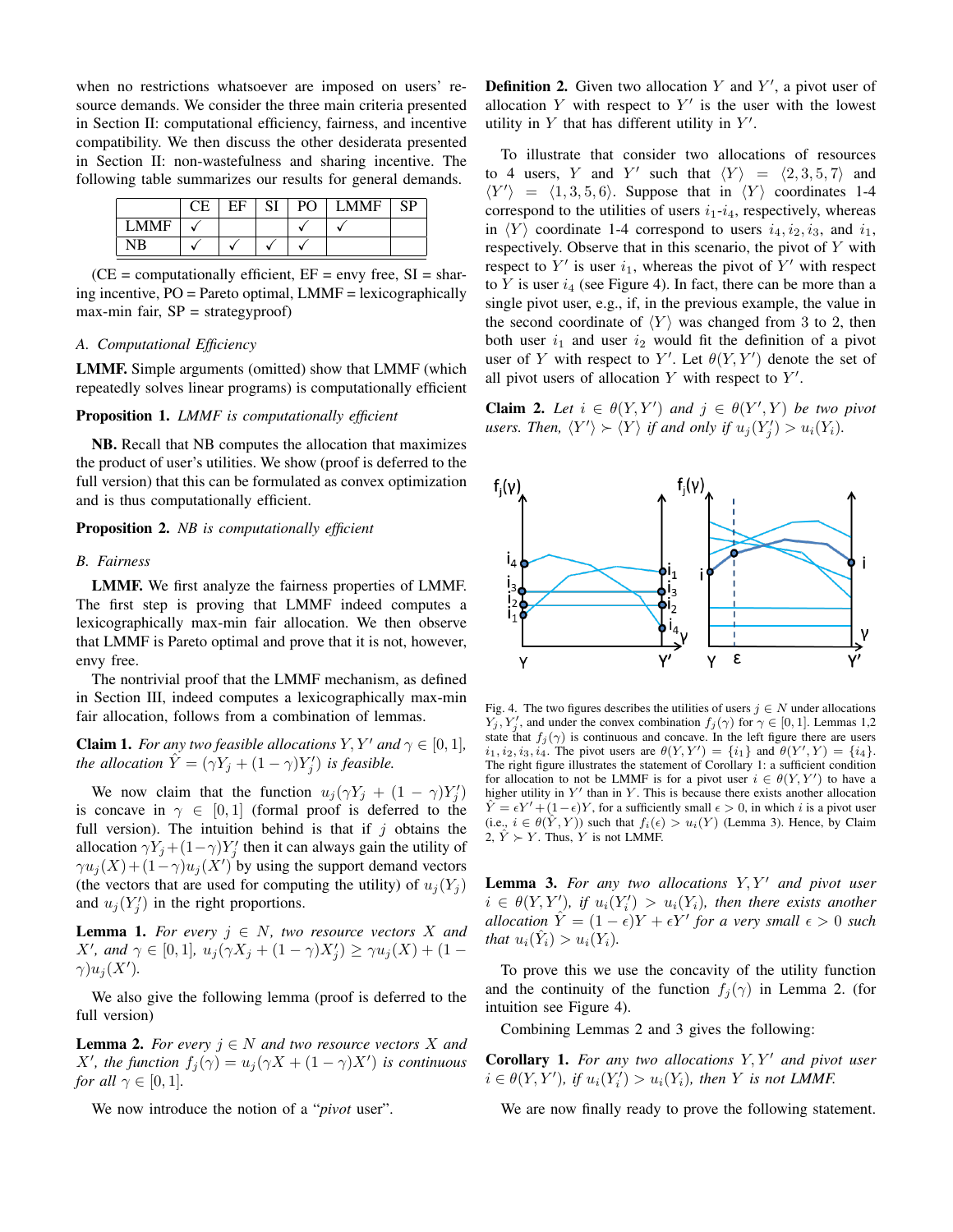# Proposition 3. *The LMMF mechanism is lexicographically max-min fair.*

*Proof.* Let Y be the allocation that the mechanism returns for a given input and let  $Y^*$  be a LMMF allocation. We show this by induction on the iteration number t. Note, that if by the end iteration  $t$  (see Section III) the mechanism created sets  $p_1, ..., p_t$  (as described in Section III), and all users in these sets have the same utility in both  $Y$  and  $Y^*$ , then at iteration  $t + 1$  all users in  $N \setminus P$ , where  $P = \bigcup_{i \in [t]} p_i$  can achieve the same minimal utility under Y and  $Y^*$  as the linear program that LMMF solves at the  $(t+1)$ 'th iteration. Hence, in particular, the pivot in both allocations has the same utility. Suppose, for point of contradiction, that  $Y$  is not LMMF, and let t be the iteration at which the pivot  $q = \theta(Y, Y^*)$ is added to  $P$ . Then, by definition of the pivot  $q$ , it must be that  $u_q(Y^*) > u_q(Y)$ . Thus, by Lemma 3, there is an allocation  $\hat{Y} = \epsilon Y^* + (1 - \epsilon)Y$  such that  $u_q(Y) < u_q(Y)$ . However, this contradicts the fact that the linear program of the LMMF mechanism maximizes the utility of all users in  $N\backslash P$  at iteration t.  $\Box$ 

We next show that LMMF is Pareto optimal (simple proof deferred to the full version) but is not envy free.

# Claim 3. *LMMF is Pareto optimal.*

Proposition 4. *LMMF violates envy freeness.*

*Proof.* Consider the following example:

**Example 3.** A resource pool of a single resource  $C = (1)$  and two users, each with single demand vector:  $D_1 = \{(1)\}\$ and  $D_2 = \{(0.5)\}.$ 

The allocation under LMMF is  $Y_1 = \frac{2}{3}$  and  $Y_2 = \frac{1}{3}$  as both users get a utility of  $\frac{2}{3}$ . In this scenario, user 2 prefers the allocation of user 1 over his own, and hence LMMF is not EF.  $\Box$ 

NB. We now prove that NB is both envy free and Pareto optimal.

#### Proposition 5. *NB is envy free and Pareto optimal.*

*Proof.* The Competitive Equilibrium from Equal Income (CEEI) [7] in economic theory is the allocation reached in a competitive market with multiple resources when each agent starts with an "endowment" of  $\frac{1}{n}$  of each resource and then trades resources with the others. To prove the proposition we show that the allocation of NB coincides with that of the CEEI. To establish this, it suffices to show that the utility function of each user  $j$  in our setting is homogeneous, in the sense that  $\gamma u_i(X) = u_i(\gamma X)$  for every scalar  $\gamma$  and vector of resources  $X = (X_1, \ldots, X_k)$  (see [6], [7]). To see this, note that by the definition of a utility function in our model

$$
u_j(\gamma X) = \max \sum_{m=1}^{M_j} \alpha_m \tag{5}
$$

Subject to 
$$
\sum_{m=1}^{M_j} \alpha_m d_{jm} \leq \gamma X
$$

$$
\alpha_m \geq 0 \quad \forall m \in [M_j]
$$
 (6)

Constraints 6 can be rewritten as  $\sum_{ }^{M}$  $\frac{\alpha_m d_{jm}}{\gamma} \leq X$ . Hence  $m=1$ we can define  $\alpha'_m \triangleq \frac{\alpha_m}{\gamma}$  and constraint (6) can be written as  $\sum_{m=1}^{M} \alpha'_m d_{jm} \leq X$ . Since max  $\sum_{m=1}^{M}$  $\sum_{ }^{M}$  $\sum_{m=1}^{M} \alpha_m = \gamma \max \sum_{m=1}^{M}$  $\sum_{m=1}^{\infty} \alpha'_m$  we get  $\gamma u_j(X) = u_j(\gamma X)$ . Hence, the allocation returned by NB is equivalent to the outcome of CEEI. CEEI is known to be PO and EF [8] and so the proof immediately follows.  $\Box$ 

We point out that NB can easily be seen to not be lexicographically max-min fair. In fact, even if there is a single resource, NB will always split that resource equally disregarding how much it is worth to each user as the utility function is homogeneous.

#### *C. Incentives*

#### Proposition 6. *LMMF is not strategyproof.*

*Proof.* Consider Example 3. User 2 benefits by reporting  $D_2' = \{(1)\}\text{, since then the resource is divided equally.}$  $\Box$ 

## Proposition 7. *NB is not strategyproof.*

*Proof.* Consider the following example: A resource pool of  $C = (1, 1)$  and two users with single demand vector each"  $D_1 = \{(\frac{2}{3}, \frac{1}{3})\}$  and  $D_2 = \{(\frac{1}{4}, \frac{3}{4})\}$ . NB outputs  $Y_1 = (\frac{12}{15}, \frac{6}{15}), Y_2 = (\frac{3}{15}, \frac{9}{15})$  and the corresponding utilities are  $u_1(Y_1) = 1.2$  and  $u_2(Y_2) = 0.8$ . If user 2 reports  $D_2' = \{(\frac{1}{3}, \frac{2}{3})\}$  then NB outputs  $Y_1 = (\frac{2}{3}, \frac{1}{3}), Y_2 = (\frac{1}{3}, \frac{2}{3})$  and the corresponding utilities are  $u_1(Y_1) = 1$  and  $u_2(Y_2) = 0.83$ (note that since user 2 misreports, not all of his obtained resources are in use). Hence, by misreporting, user 2 can improve his utility from 0.8 to 0.83.  $\Box$ 

## Proposition 8. *LMMF violates sharing-incentive.*

*Proof.* Consider resource pool  $C = (1, 1, 1)$  and two users with demands  $D_1 = \{(0,1,0)\}, D_2 = \{(1,0,0), (0,\frac{1}{2},\frac{1}{2})\},\$ where each user has "endowment"  $E = (\frac{1}{2}, \frac{1}{2}, \frac{1}{2})$ . Note that  $u_2(E) = \frac{3}{2}$ . Then, the allocation under LMMF are given by  $Y_1 = (0, \tilde{1}, 0), Y_2 = (1, 0, 0)$ . Hence,  $u_2(Y_2) = \frac{1}{2}$  and then  $u_2(E) > u_2(Y_2)$ .  $\Box$ 

# Proposition 9. *NB satisfies sharing-incentive.*

*Proof.* As shown in Lemma 5, the output of NB is equivalent to CEEI. As CEEI satisfies sharing incentive, the proof follows.  $\Box$ 

#### V. RESULTS FOR LINEAR TRADEOFFS

As seen in the previous section, the LMMF mechanism does not guarantee many desired properties. We now show that in the very restricted setting in which tradeoffs are linear, that is,  $\sum_{r} d_{jm}^r = 1$  for each user  $j \in N$  and demand  $d_{jm} \in D_j$ , LMMF is, in fact, both envy free (EF) and strategyproof (SP). The following table summarizes our results for LMMF and NB for this class of so called "simplex demands". We regard these results as a first step and leave the analysis of other restricted classes of demands of interested to future research.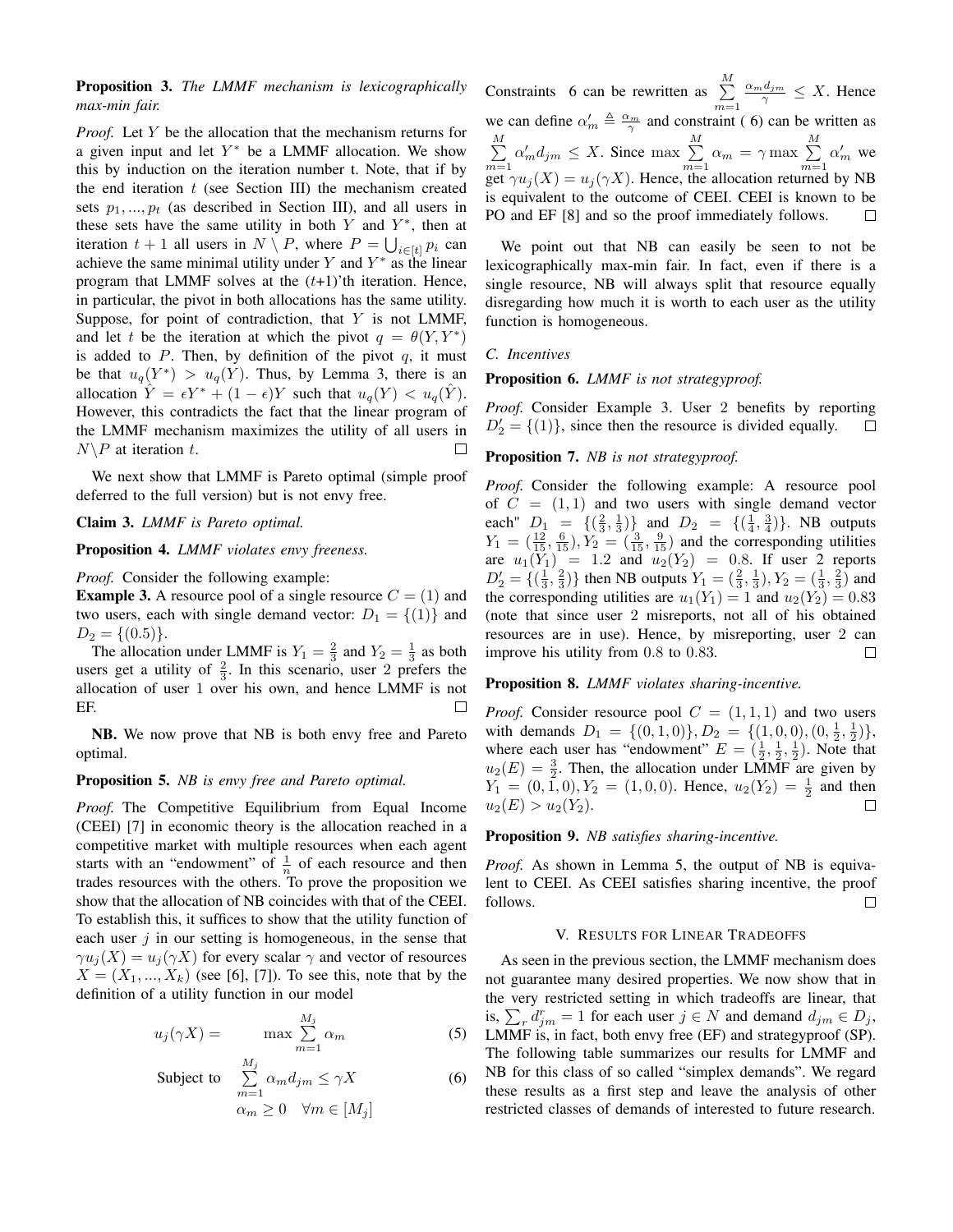| Properites | FF |  | CD |  |
|------------|----|--|----|--|
| <b>MME</b> |    |  |    |  |
|            |    |  |    |  |

We next present our proofs that LMMF is both EF and SP. The following lemma plays an important role in our proofs.

Lemma 4. *Let* D *be a specification of all users' resourcedemands and* u *be the utility function over demands in D.* Similarly, let  $D'$  be a different specification of all users' *resource-demands, and* u <sup>0</sup> *be a utility function over demands in D'. Let*  $Y = (Y_1, \ldots, Y_n)$  *be the output of the LMMF mechanism for D. Then,*  $u_i(Y_i) \geq u'_i(Y_i)$ .

*Proof.* Since the allocation  $Y_i$  is a convex combination of the resource demand vectors, the "packing coefficients" of  $u_i$ , i.e.,  $\alpha_1, ..., \alpha_{M_i}$ , satisfies

$$
\sum_{m=1}^{M_i} \alpha_m d_{i_m}^r = Y_i^r, \quad r \in [k]
$$
 (7)

Since  $D'$  is an arbitrary demand set,  $Y_i$  is not necessarily a combination of demand vector in  $D'_i$ . Thus, the "packing coefficients" of u', i.e.,  $\alpha'_1, ..., \alpha'_{M'_i}$ , satisfies,

$$
\sum_{m=1}^{M'_i} \alpha'_m d'^r_{i_m} \le Y^r_i, \quad \forall r \in [k]
$$
 (8)

Summing the constraints (7) and (8) over all resources,

$$
\sum_{r \in [k]} \sum_{m=1}^{M'_i} \alpha'_m d'^r_{i_m} \le \sum_{r \in [k]} \sum_{m=1}^{M_i} \alpha_m d^r_{i_m} \tag{9}
$$

 $\Box$ 

Changing the order of summation and using the property that the demand vectors are over the simplex,

$$
\sum_{m=1}^{M_i'} \alpha'_m \le \sum_{m=1}^{M_i} \alpha_m
$$

By definition of utility,  $u_i(Y_i) \ge u'_i(Y_i)$ .

We are now ready to prove SP.

Theorem 1. *LMMF mechanism over simplex demands is strategyproof.*

*Proof.* Let i be a manipulative user and suppose by contradiction that i benefits by misreporting  $D'_i$  instead of reporting its real demand  $D_i$ . Let  $D' = (D'_i, D_{-i})$  be the report of all users under the manipulation of  $i$ , and let  $Y'$  be the resulting allocation of LMMF under  $D'$ . Let Y be the resulting allocation of LMMF given that all users report their true demands (under D). We first show that if  $i$  benefits by lying then  $i \in \theta(Y, Y')$ ; namely i is a pivot user. Let  $q \in \theta(Y, Y')$ and  $q' \in \theta(Y', Y)$  be pivot users. Suppose, for point of contradiction, that  $u_q(Y_q) \leq u_i(Y_i)$ . We now analyze three possibilities and show that under at each, there exists an allocation that contradicts the property of LMMF (see figure 5):

- 1)  $u_q(Y_q) < u_{q'}(Y'_{q'})$ . Then, followed by Claim 2,  $\langle Y' \rangle$  >  $\langle Y \rangle$ .
- 2)  $u_q(Y_q) = u_{q'}(Y'_{q'})$ . First note that it must be that  $q \neq q'$ . as otherwise it contradict the fact that  $q$  and  $q'$  are pivots. We can also derive by the definitions of the pivots  $q$  and q' that  $u_q(Y'_q) \ge u_{q'}(Y_{q'})$ . Since  $u_q(Y_q) = u_{q'}(Y'_{q'})$  we get  $u_q(Y_q') \geq u_q(Y_q)$ . Followed by corollary 1, we get a contradiction to LMMF.
- 3)  $u_q(Y_q) > u_{q'}(Y'_{q'})$ . To show a contradiction to LMMF, we define a dual scenario where the demand set of the users is  $D'$  instead of D, i.e., i's real demand is  $D'_i$ and the manipulation is  $D_i$ . Thus, in this case Y' is the truthful allocation (under  $D'$ ). Let  $u'$  be the dual utility function, namely  $u'$  is utility function over demand  $D'$ . Since all users except for  $i$  report their true demands, their utility under the same allocation over demand sets D and D' is the same. Formally, for each user  $j \neq i$

$$
u'_{j}(Y'_{j}) = u_{j}(Y'_{j}) \text{ and } u'_{j}(Y_{j}) = u_{j}(Y_{j})
$$
 (10)

Thus, we get a 'mirror image' of the utilities of the users, except for  $i$ . Note that without the presence of  $i$ , we had  $q' \in \theta'(Y', Y)$ , and hence,  $u'_{q'}(Y_{q'}) > u'_{q'}(Y'_{q'})$ , which by corollary 1, leads to a contradiction that  $Y'$ is not LMMF over  $D'$ . We need to show that  $q'$  is the pivot (with the presence of i). Indeed,  $q' \in \theta'(Y', Y)$ since  $u'_{i}(Y') > u'_{q'}Y'$ , which followed by,

$$
u'_{i}(Y') \ge u_{i}(Y') > u_{i}(Y) > u_{q}(Y) > u_{q'}(Y) = u'_{q'}(Y')
$$

where the left inequality follows from Lemma 4, the second left inequality uses the assumption of manipulator, the third left inequality uses the case condition, the second right inequality follows as  $i$  is not a pivot, and the right equality follows (10) (this can be pictures in case 3 of figure 5).

Thus we get that the manipulative user  $i$  has to be the pivot (i.e,  $i \in \theta(Y, Y')$ ). By assumption of the manipulative user  $u_i(Y_i') > u_i(Y_i)$ . But then, by corollary 1, Y is not LMMF. Thus, if  $i$  benefits by misreporting its demand, then this leads a contradiction to LMMF. Hence, LMMF mechanism over simplex demands is strategyproof.  $\Box$ 

We note here that we can strengthen Theorem 1, showing that LMMF under simplex demand is *Group-strategyProof* (GSP). This can be proved using very similar argument to the proof of Theorem 1, showing that if there exists some manipulator user that improve its utility by misreporting, there must exists another manipulator user that is worse off as it misreports its demand vectors.

## Theorem 2. *LMMF is envy-free over simplex demands.*

*Proof.* Let Y be an LMMF allocation. Suppose, by contradiction, that LMMF mechanism is not envy-free. This implies that there is a pair of user i, j such that  $u_i(Y_i) > u_i(Y_i)$ . There are two complementary cases:

1) Suppose that  $u_i(Y_i) \geq u_i(Y_i)$ . By Lemma 4 we get  $u_i(Y_i) \geq u_i(Y_i)$  (as i's demand set is different from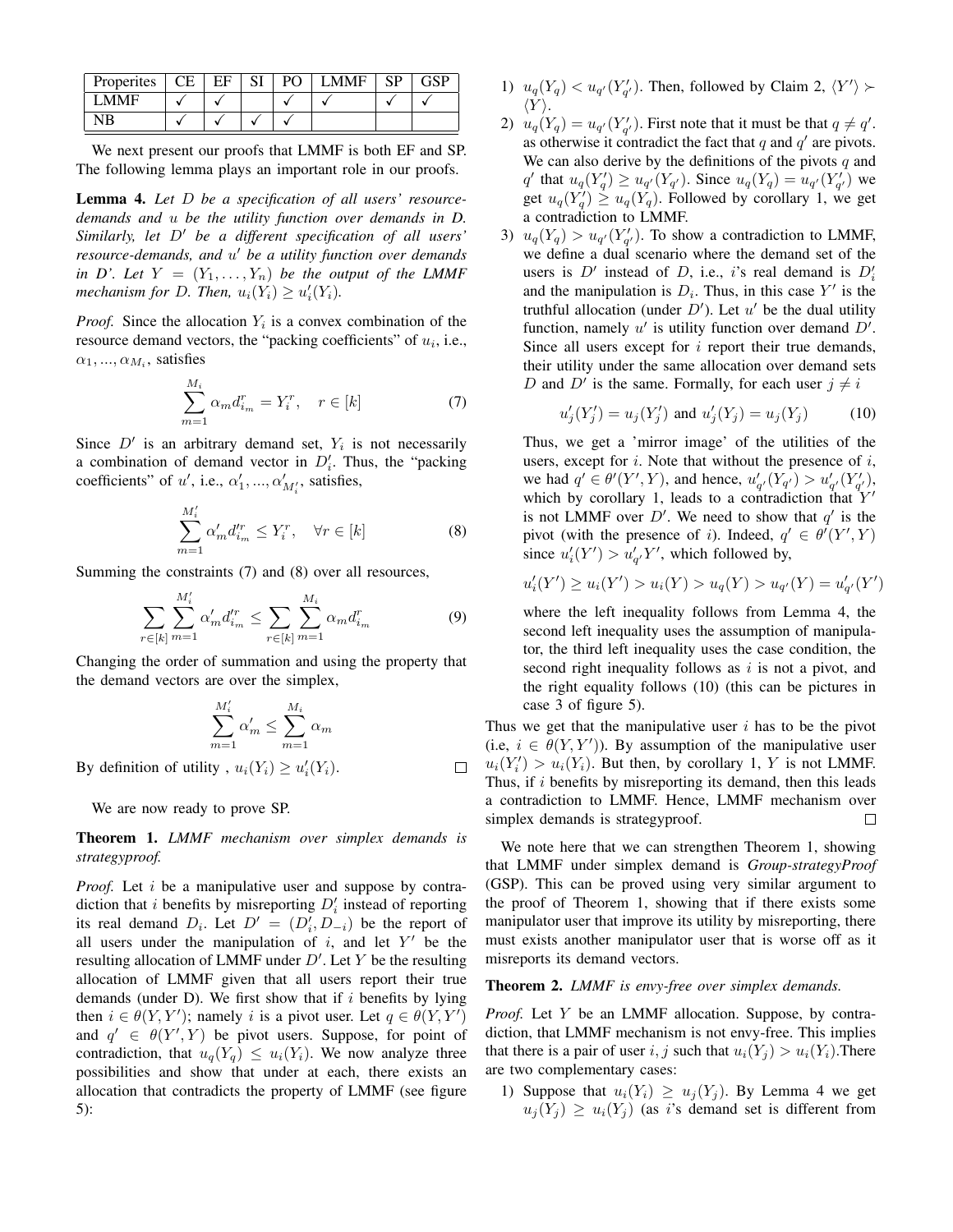

Fig. 5. Illustration of the cases in the proof of Theorem 1: in each case there is a pivot user (q in cases 1 and 2, and  $q'$  in case 3) that has higher utility in another allocation (which implies that  $Y$  is not LMMF under demand set D, or  $Y'$  is not LMMF under demand set  $D'$ ). Case 3 analyzes the dual scenario under demand set D' (which is a mirror image of the original case, as shown by the green dashed line, except for user  $i$ ). By Lemma  $\overline{4}$  we have  $u'_{i}(Y') \ge u_{i}(Y')$  (as shown by the red dashed line).

j's). Therefore, we have  $u_i(Y_i) \geq u_i(Y_j)$ . Contradiction to the assumption.

2) Suppose that  $u_i(Y_i) < u_j(Y_i)$ . In this case we argue that  $u_i(Y_i) = 0$ . Suppose by contradiction that  $u_i(Y_i)$ 0. Let  $\delta > 0$  be a (small) constant to be determined later. Suppose that user j transfers the vector  $\delta \cdot Y_i$  to user *i*. Then the utility of j is  $u_j(Y_j - \delta Y_j)$  and the utility of user i becomes  $u_i(Y_i + \delta Y_j)$ . Since the utility function is continuous (Lemma 2), for sufficiently small  $\delta > 0$  it holds that  $u_j(Y_j - \delta Y_j) > u_i(Y_i)$ . Since the utility function is concave (Lemma 1), it follows that  $u_i(\delta Y_i) \geq \delta u_i(Y_i)$ . Using the assumption that  $u_i(Y_i)$ 0 it follows that  $u_i(Y_i + \delta Y_j) > u_i(Y_i)$ . Thus, the vector  $(u_i(Y_i + \delta Y_j), u_j(Y_j - \delta Y_j))$  is lexicographically larger than  $(u_i(Y_i), u_j(Y_j))$ . Let Y' be the allocation after the transfer. Since  $Y_l = Y_l'$  for every  $l \neq i, j$ ), we get  $\langle Y' \rangle \succ$  $\langle Y \rangle$ . This is a contradiction to LMMF. Hence,  $u_i(Y_i)$  = 0. But then this implies that  $u_i(Y_i) \leq u_i(Y_i)$  (as the utilities are non negative) and therefore contradicts the assumption.

 $\Box$ 

LMMF is not SI under simplex demands, as the counter example in section IV considers users with simplex demands.

#### VI. EXTENSIONS

We now briefly discuss extensions of the results presented in previous sections. Recall that the utility function considered

in our model (Section II) reflects the number of resourcedemands that can be packed in a given set of resources. Our results for LMMF actually extend to utility functions of the form

$$
u_j(X) = \max_{\alpha_1, \alpha_2, \dots, \alpha_{M_j}} f\left(\sum_{m=1}^{M_j} \alpha_m d_{jm}\right)
$$
  
s.t. 
$$
\sum_{m=1}^{M_j} \alpha_m d_{jm} \le X
$$

$$
\alpha_m \ge 0 \quad \forall m \in [M_j]
$$

where  $f$  is a concave function and satisfies strict monotonicity (i.e., for any positive  $\gamma$ ,  $f((1 + \gamma)x) > f(x)$ ). In fact, our results for LMMF hold even if each user has a different function  $f$ , so long as these functions are common knowledge. Lastly, when  $f$  is strictly concave, the LMMF outcome is guaranteed to be unique.

# VII. RELATED WORK

Fairly allocating resources to different parties is an ageold challenge and a prominent research area in game theory and economics. More recently, fair allocation of resources has also received much attention from a computer science perspective. Much of the study of fair allocation in computer science focused on the allocation of a single resource (e.g., the famous "cake cutting" setting [9], [10]). Also, much work on fair allocation of multiple resources deals with multiple units of the same resource, e.g, fair scheduling [11], [12], [13], and fairly allocating link bandwidth [14], [15], [16]. Fair scheduling of multiple resources was implemented for Dryad [17] and Hadoop [18]. However, although dealing with heterogeneous resource demands, these mechanisms abstract the multiple resources into a single resource, and consquently sometimes inefficiently utilize resources.

Ghodsi et al. [1] provided a general framework for resource allocation with heterogeneous resource demands. [1] presents the so called "Dominant Resource Fairness" (DRF) mechanism, which equalizes the dominant resource (i.e., the most demanded resource) each user receives, and prove that DRF satisfies strategyproofness, envy-freeness, Pareto optimality, and sharing incentive. Parkes et al. [5] later proved that DRF actually satisfies group strategyproofness—a stronger notion of incentive compatibility. Dolev et al. [19] proposed a different notion of fairness for heterogeneous resources called "no justified complaints" and proved the guaranteed existence of a fair allocation in this sense. Gutman and Nisan [20] generalized the notion of DRF and introduced polynomialtime algorithms for computing fair allocations for both this generalized notion and the orthogonal notion the "no justified complaints". Recently, Wang et al. [21] proposed DRFH, a generalization of DRF to an environment with multiple heterogeneous servers, and showed that it satisfies Pareto optimality, envy freeness, strategyproofness, as well as other interesting properties.

Lan et al. presented an axiomatic approach to measuring fairness in a single-resource domain[22]. This was generalized